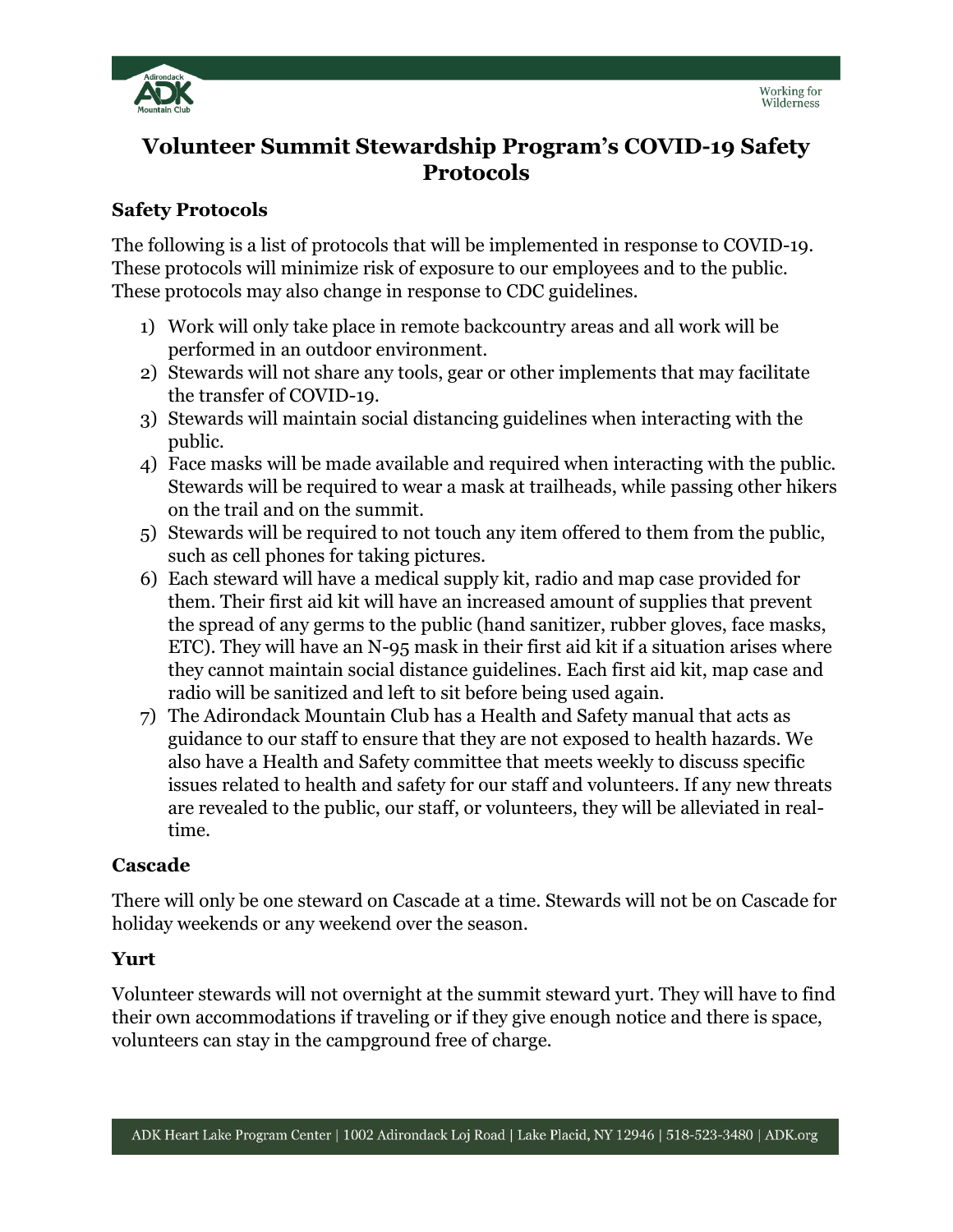

## **Gear Pick up/ Drop off Locations**

Gear (first aid kits, map case, and radio) will be available for pick up and drop off at two different locations depending on which mountains you are stewarding.

All mountains leaving from the Heart Lake Program Center (Adirondak Loj) can pick up the stewarding gear at the Education Yurt Village. Once you reach ADK property, drive past the parking booth and turn left at the 4-way intersection (follow the signs). At the end of the road there is a loop around with parking. Walk towards the Education Yurt Village and go to the left of the yurts where there is a wooded electrical post that has a roof (see picture below). The brown lock box containing the gear is attached to the post. Combo is the height of Marcy, 5344. You can park there or in the Adirondak Loj parking lot.



For Cascade, Giant and other trailheads that are not on ADK property, pick up the gear at Cascade Ski Center. While facing the building, the front porch on the far right has the brown gear box bolted down (see picture below). The sign above the door says "Food & Drink." The combo is the same, Marcy's height 5344.